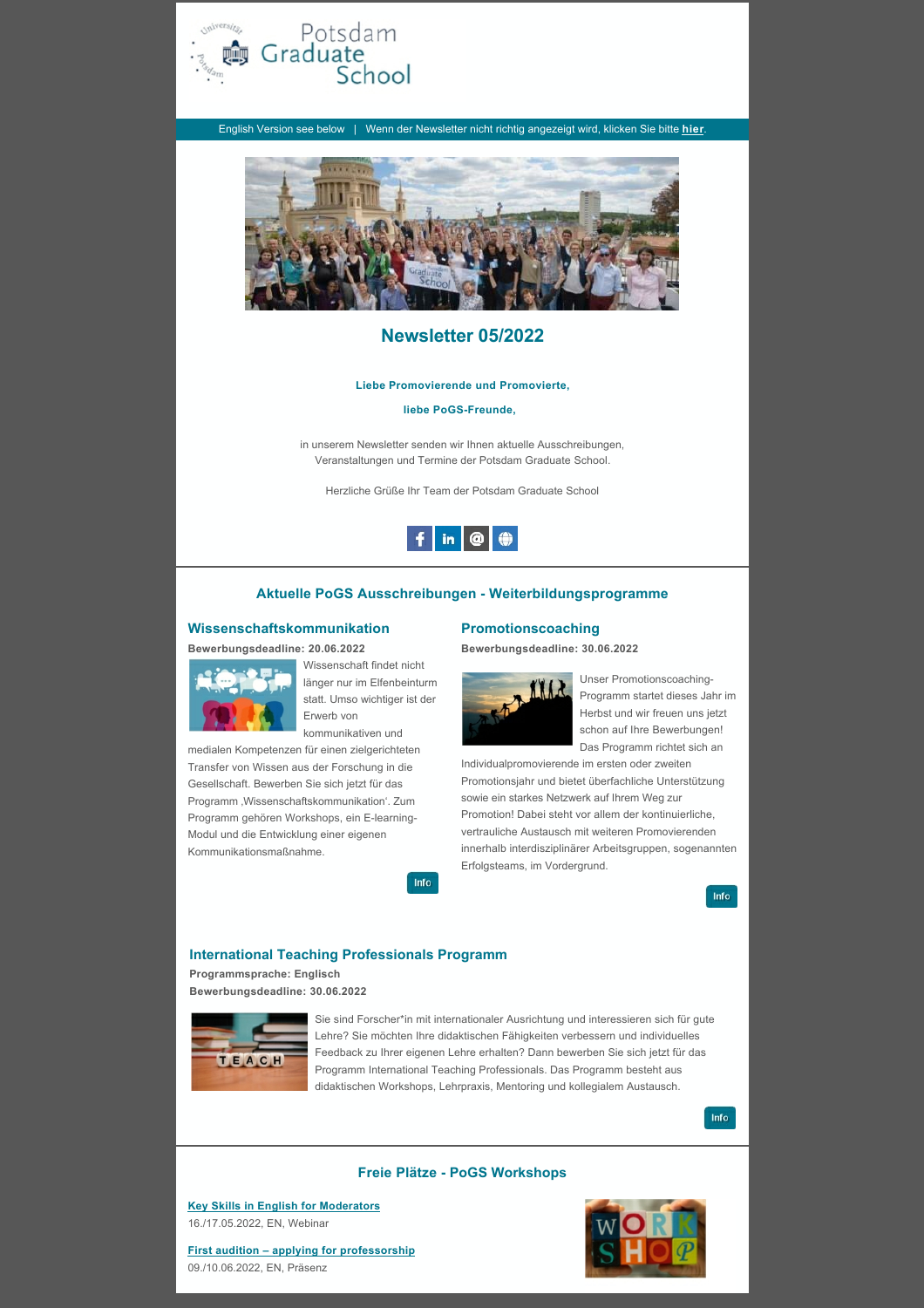#### **[How to write a successful research proposal in Horizon Europe](https://pogs.uni-potsdam.de/booking/course/d89789e0.html)**

Kick-off (Präsenz): 08.06.2022 // Q&A session (via zoom): 15.06. & 27.06.2022 // 4 weeks online-access to video inputs (EN)

Die neuen Termine für die **[Statistikworkshops](https://pogs.uni-potsdam.de/booking/courses/de/all/0.html)** sind online.

Weitere Workshops finden Sie hier:



## **Weitere PoGS Angebote**

Info

# **SPC - Let´s talk about science**

**14.06.2022, WIS | Wissenschaftsetage Sprache: DE & EN**



Wir laden Sie herzlich zu unserer Jahresveranstaltung Spot on PoGS Community (SPC)

´Let´s talk about Science´ ein. Das vielfältige Programm steht ganz im Zeichen der Wissenschaftskommunikation. Es erwarten Sie Workshops, Speeddating, Science Stories, Showacts und vieles mehr sowie die Möglichkeit, sich in gemütlicher Atmosphäre mit der PoGS Community auszutauschen. Wir freuen uns auf Sie!

### **Potential Check**

**22.09.2022 für Promovierende, DE 23.09.2022 für Postdocs, DE**



Der Potential Check bietet Ihnen eine professionelle Einschätzung zu

relevanten berufs- und tätigkeitsbezogenen Stärken und Schwächen in Bezug auf Karriereoptionen sowohl innerhalb als auch außerhalb des Hochschul- und Wissenschaftsbereichs. Sie erhalten Impulse und Anregungen für Ihre individuelle Weiterentwicklung und berufliche Schwerpunktsetzung.

Info

### **Neues Förderangebot der PoGS**



Wir haben unser Angebot im Bereich der finanziellen Förderung erweitert: Unser individuelles Karrierecoaching mit erfahrenen Trainer\*innen ist ab sofort auch für Promovierende geöffnet!

Info

## **Machting Day 2022**

**18.05.2022, online**



Die Universität Potsdam und die Wirtschaftsförderung Brandenburg laden gemeinsam zum Matching Day 2022 ein. Lernen Sie Arbeitgeber\*innen

regionaler Unternehmen und Institutionen in persönlichen Gesprächen kennen. Als Promovierende und Promovierte haben Sie die Chance, exklusive Kontakte zu knüpfen und direkt über potentielle und konkrete Berufsperspektiven zu sprechen. Daneben gibt es ein vielfältige Satellite Events.

### **Fulbright Germany-Stipendien**

**Bewerbungsdeadline: 01.06.2022**



Chancen für Nachwuchswissenschaftler\*innen: Vernetzen Sie sich mit der Forschung in den USA. Fulbright Germany

schreibt Doktorandenstipendium für deutsche Promovierende aus. Gefördert werden vier- bis sechsmonatige Forschungsprojekte an einer US-Hochschule, die zwischen dem 1. Januar und 31. Juni 2023 beginnen.

Info

#### **Women in Tech Konferenz**

**12./13.05.2022, Hasso-Plattner-Institut Sprache: DE**



Chancengleichheit in der Arbeitswelt des IT-Sektors braucht einen Kulturwandel in Unternehmen. Die erste Women in Tech Konferenz des Hasso-Plattner-Instituts zum Leitthema Future of Work schafft eine Bühne für starke Stimmen, die über Bias und Hürden in Unternehmensstrukturen sprechen und laut werden für die Herausforderungen und den nötigen Wandel.

Info

Info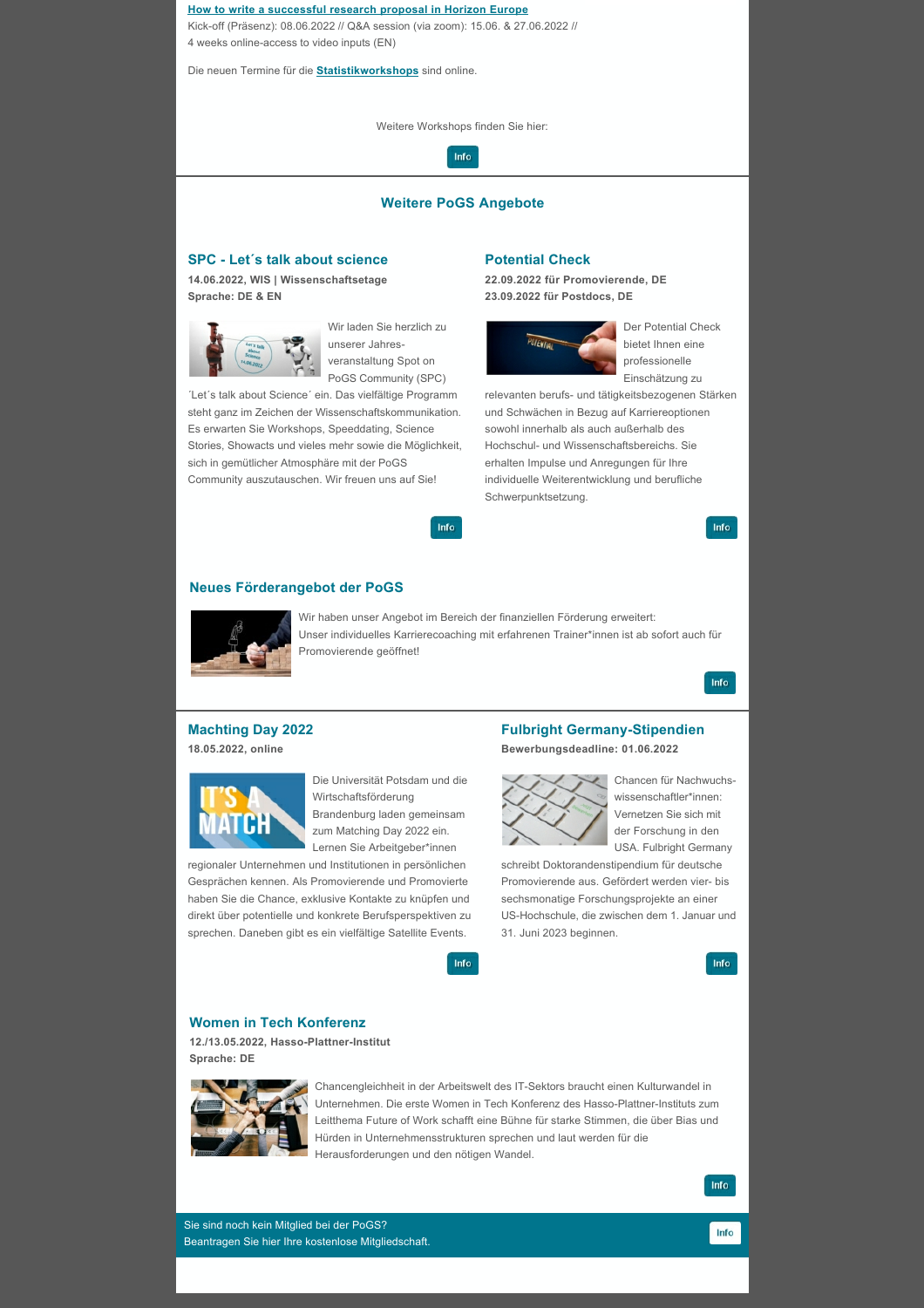# **Newsletter 05/2022**

#### **Dear PhD candidates and Postdocs, dear PoGS friends,**

Our newsletter offers you dates and tips for scientfic events, recent calls and funding opportunities at the Potsdam Graduate School.

Best regards, Your Team of the Potsdam Graduate School

# **Current PoGS Announcements - Further Education Programme**

## **Science Communication**

**Program language: German Application deadline: 20.06.2022**



Nowadays science communication is part of the regular tasks of scientists. It is increasingly finding its way into society.

Info

The transfer of expert knowledge as task of science communication is more important than ever. Apply now for the 'Science Communication' program. The program includes workshops, an e-learning module and the development of your own communication measure.

## **PhD Coaching**

**Program language: German Application deadline: 30.06.2022**



Our PhD coaching program starts in autumn and we are already looking forward to receiving your applications! The program is aimed at

individual doctoral researchers in their first or second year and offers transdisciplinary support as well as a strong network on your way to a doctoral degree. The main focus is on continuous, confidential exchange within interdisciplinary peer coaching groups, so-called success teams.

Info

### **International Teaching Professionals Programm**

**Program language: English Application deadline: 30.06.2022**



You are a researcher with international orientation and interested in good teaching? You would like to improve your didactic skills and receive individual feedback on your own teaching? Then apply now for the International Teaching Professionals program. The program consists of didactic workshops, teaching practice, mentoring and collegial exchange.

Info

## **Free Spots - PoGS Workshops**

**[Key Skills in English for Moderators](https://pogs.uni-potsdam.de/booking/course/563fe5b8.html)** 16./17.05.2022, ENG, Webinar

**[First audition – applying for professorship](https://pogs.uni-potsdam.de/booking/course/c2a96de7.html)** 09./10.06.2022, ENG, in person



**[How to write a successful research proposal in Horizon Europe](https://pogs.uni-potsdam.de/booking/course/d89789e0.html)** Kick-off (in person): 08.06.2022 // Q&A session (via zoom): 15.06. & 27.06.2022 // 4 weeks online-access to video inputs (ENG)

The new dates for the **[statistics workshops](https://pogs.uni-potsdam.de/booking/courses/en/all/0.html)** are online.

Find more Workshops here:



# **PoGS Offers**

## **SPC - Let´s talk about science**

**14.06.2022, WIS | Science floor Language: GER & ENG**



We cordially invite you to our annual event Spot on

# **Potential Check**

**22.09.2022 for PhD candidates, GER 23.09.2022 for Postdocs, GER**



The Potential Check offers you a